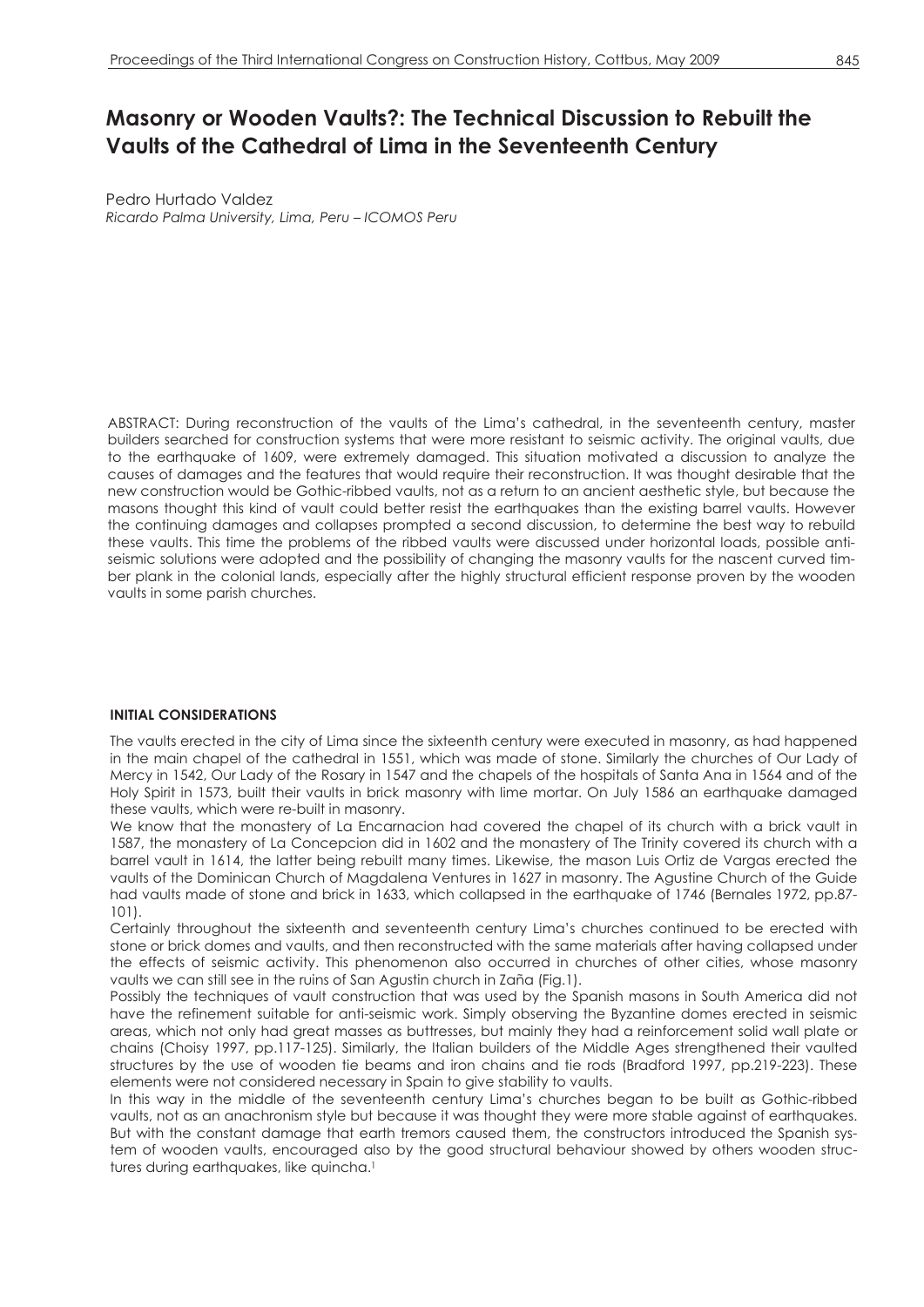

Figure 1: Church of San Agustin (Zaña, Peru), with vaults and arches built of brick.

Some of these early experiments were conducted in the chapel of the Inquisition and in the small church of La Veracruz in Lima by Diego Maroto in 1665 and 1666 respectively, with similar characteristics to the Spanish wooden vaults, which were sustained by another structure (Fig.2). He repeated these curved timber planks for built vaults in 1678, in the main church of the convent of Santo Domingo (Hurtado et al. 1995).

Apparently in these years master masons began to use timber vaults in parish churches in the city of Lima. In this way Pedro Alvarez de Faria, secretary of the Holy Office, after inspecting the damaged vault of the Chapel of the Inquisition and after several conferences, mentioned to the inquisitors: "it is better to build a new vault with wood and cane as have been done in other churches and chapels of equal dimensions" (NA).



Figure 2: Wooden vault at Our Lady of Loreto chapel (Lima, Peru)

It should be remembered that the transmission of knowledge from the Iberian peninsula was permanent. Therefore it is no surprise that during the seventeenth century in the Viceroyalty of Peru were known vaults built with masonry or wood according to the constructive procedure adopted in Spain, not only through Spanish builders came to South America but in the use of books like of San Nicolas treatise (1639) or Torija manual (1661).2 However in the case of the wooden vaults, they were not accepted immediately, despite the initial impetus of some master builders. The majority of masons believed that the wood could cause problems like fires and rot by time. In this regard Juan del Cerro mentioned during the discussions for the reconstruction of the Cathedral vaults that: "... being of wood has many risks of fire and rots and I say this from experience. I have seen in Spain, where they have been demolished by these causes in some churches and convents... ' (AA, verdict of Juan del Cerro).

It is interesting to note that the early churches who changed their masonry vaults for wooden vaults were with the small dimensions, such as those mentioned in the Chapel of the Inquisition and at the church of La Veracruz. Due to the size of these churches and the fact that the great temples continued rebuilding their vaults with masonry, it appears that wooden vaults were used originally as a temporary intervention after the earthquakes, on the part of religious congregations with fewer economic resources, waiting to raise the funds necessary to begin replacing them with masonry.

We will have to wait until 1675, during the reconstruction of the San Francisco church, when Manuel de Escobar and the Portuguese architect Constantino de Vasconcellos improve the vaults of Spanish style built by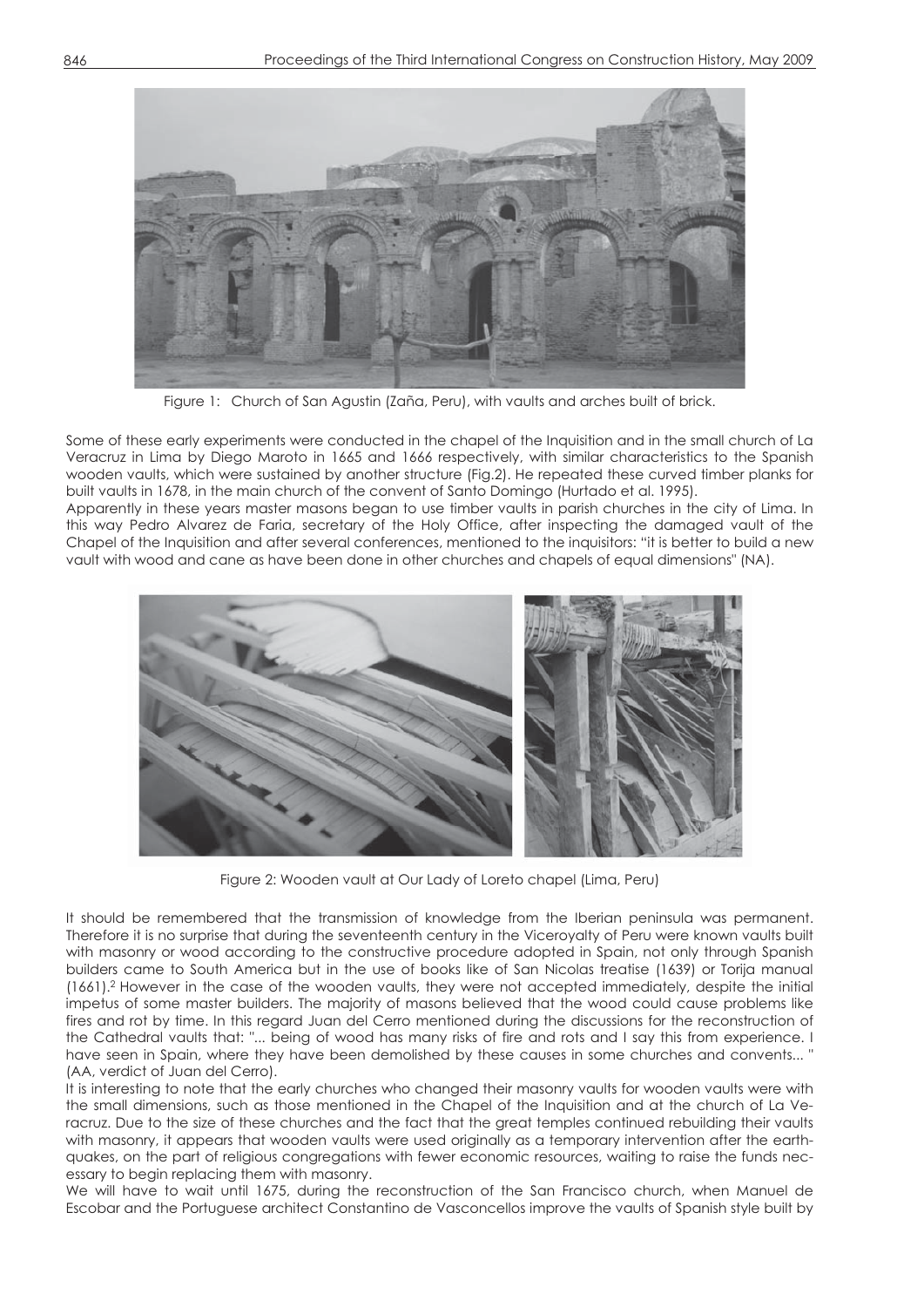Maroto, making the new vaults self-sustaining, recalling in part to the solution proposed by Philibert De L'Orme a century ago.3

In this way, giving to the timber plank a curved profile, for both intrados and extrados, reinforcement elements like purlins and a wall plate on the top of walls, where will set the wooden arches. All these elements, already raised by De L'Orme in 1561, incorporate new solutions, such as the adobe fill at the bottom of the vaults to counter thrusts and flexible joints with ribbons of leather (Fig.3). The earthquake of 1687, which caused the collapse of many masonry vaults in Lima, raised again the issue of earthquake resistance of the masonry structures in the debate, especially after masons saw the good performance of the timber plank vaults in some churches years before(Hurtado 2007, pp.538-539).



Figure 3: Wooden vault, with adobe fill reinforcement (Lima, Peru)

# **FIRST DEBATE: GOTHIC-RIBBED VAULT OR BARREL VAULT**

A turning point for the study of the vaults in the Viceroyalty of Peru was the case of the reconstruction of the vaults of the Cathedral of Lima (San Cristobal 1996, p.42). The original brick and stoned vaults during the earthquake of 1609, were extremely damaged, and originated an arduous discussion between the expert masons of the city to determine the best manner to repair or replace these vaults. The master builders had to respond to a questionnaire "... in particular concerned that remark, it seems appropriate to reinforce the vaults and if necessary lower the height of the walls and if it is convenient to continue the construction with brick or change for wooden vaults... " (MA c).

So Alonso de Arenas said that "if for security and life should be down the building and cover with wood, this will not be answered because it is not just that someone talk about something out of reason, and we can not presume that there is a person that think it "(AA, verdict of Alonso de Arenas). On the other hand Pedro Blasco alleged:

…in terms of covering the church with wood I respond that I am not of this point of view, because there are many disadvantages. First to build the church with timber means losing everything that has been done... and covering it with wood does not guarantee security if the buttresses fail… and also has others problems, which the fire and the rot and worms, because in less than fifty or sixty years worms will eat it and get corrupted and ends... (MA c, verdict of Pedro Blasco).

These statements give us an idea that until the early seventeenth century it was believed most desirable, not only from the point of view ornamental but also structural, make the vaults of stone or brick, preferring these materials to wood. The subsequent establishment of the damage earthquakes that occurred in the existing groined and barrel vaults prompted the re-use the Gothic-ribbed vaults. The master builders used this system in the reconstruction of the cathedral's vaults, because it was thought that this kind of vault were more resistant to earthquakes. Indeed the masons believed that because the ribbed vault tends to concentrate the thrust would be enough to give to the walls buttresses with thicknesses sufficiently capable of containing as much as possible the thrusts, avoiding imbalances in the shape of the vaults that could cause collapses during earthquakes. So Juan Martinez de Arona mentioned that:

I am of the same opinion of the greatest masters, which seems to be the best remedy will be go down the groined vaults and rebuilt with ribbed vaults... the Gothic-ribbed vault is better and we can see this kind of vault in the chapels of the Convent of Santo Domingo, where there was a big quake of the year five hundred and eighty-six and these vaults did not damage, because they have ribbed vaults, and in our Holy Church I saw injured walls, because it has a groined and barrel vaults, and the chapel of La Concepcion has resisted the earthquake because has a ribbed vaults and they do not produce the big thrust like the other vaults… (MA a/f/15r).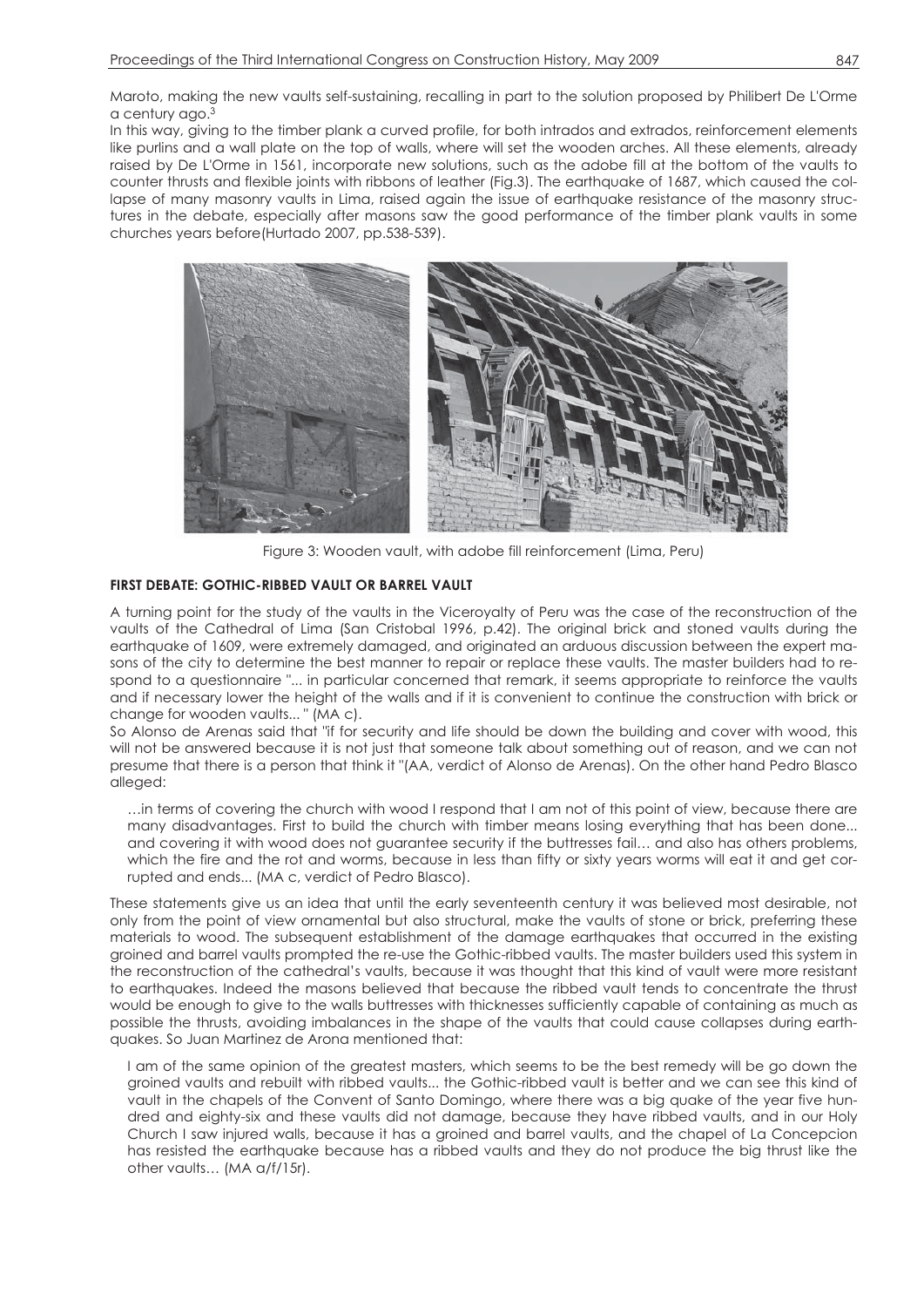## **Excessive height of the building**

One of the first actions taken to reduce the impact of earthquakes in the vaults of the cathedral was lowering the height of the walls. Besides reducing the height of the walls, builders increased their width, so as to raise a big mass against of earthquakes (Hurtado 2006). This fact is evident in the original proportions that had the cathedral, as seen in paintings and engravings of the seventeenth century, wich were different to those of later centuries. Early in 1609 master builders Cordoba and Fernando Figueroa mentioned as one of the solutions for the towers of the Cathedral was lowering its height: "That the towers do not rise as the drawings show, because we need to remove the third of its height"(CA). Similarly in 1614 the mason Juan Martinez de Arrona claimed that it was important reduce the height of the walls, on which download the thrusts of the Cathedral's vaults. He also advice that not to carry too much weight on them, thereby reducing the impact of earthquakes in the arches and vaults:

This that in no way seeks to lift masonry on the arches more than necessary in order to sustain the vaults, and to reduce the height of chapels for more strength and safety, because the entire building must be four varas (twelve feet) lower than it has now as I said and argued...and besides will serve to save money… (MA  $Q/f/1/5r$ ).

### **Weakness of buttresses**

Another problem detected in the design of the cathedral was that it did not have buttresses adequate to withstand the thrusts of the vaults during earthquakes, because their proportions were in line with the Spanish constructive traditions, and it were not made with methods that imposes a seismic area. These proportions would be adjusted by adding mass to the original buttress (6  $\frac{1}{2}$  feet long by 9 feet in width), eventually becoming a buttress of 15 feet long by 15 feet wide.

…Having seen the damage in the vaults of the temple and they have failed because missing buttresses, that received central arches and vaults, because the temple is not desirable either in accordance with good architecture. If so would not have caused the tremor all the damage that it received, and you should reinforce and repair the temple… (AA, verdict of Pedro Blasco and Antonio Mayordomo).

On the other hand the master mason Martín de Aizpitarte said:

Although I understand that in this apparently I can not stop saying what I feel in this and to speak clearly, I say that I do not find firmness in all this work, because the building is very high and poorly mounted to resist tremors, though the walls and pillars are of double thickness and because when the tremors come they make more damage in a part than another, despite the masonry…because this land does not allow naves with widths of forty feet… (AA, verdict of Martin de Aizpitarte).

#### **Improper use of different vaults**

The masons saw that the vaults had a different cross section, so the main nave was formed by a flattened arch, while the smaller naves had high-pitched arches. This did not produce enough mutual buttressing among the vaults of the three aisles, making in some case worked nearly the limits of their stability, because flatter form producing stronger outward thrusts and required a stronger arch or heavy and powerful support. Therefore small changes in their shape during an earthquake would have caused that the line of thrust go away the perimeter of the vaults causing their collapse.

…I think it is not appropriate to continue the work with that design because the arches are wrong, they have no right proportions to the width of the church, because some arches are flat and very loaded and others are high and unloaded ... then they are working so wrong, in particular the main nave, and the tremor is inconvenient for them… (MA a, verdict of Martin de Aizpitarte).

I have seen that the arches of the church had no relationship between them, because some are high and others low. I say they are without force because the main arch can not download in smaller arches… (MA a, verdict of Diego Guillen).

#### **Poor constructive processes**

It also found that there was no adequate preparation in the workmanship who built the vaults, although without the advice of the master builders. Support staff was not still enough expert in the vault construction. It may be recalled that the constructive system of the vaults was unknown in South America before the arrival of the Spanish builders. But it must also be told that the disciples of the local builders acquired quickly knowledge and skills needed to build vaults.

It was also noted that there was no thing most important to remedy that the materials and officer builders (AA, verdict of Alonso de Arenas).

About the buttresses, I think the most important is the mortar, but due to the materials and labors in this land are poor, when the tremors come do not permit to paste the new work with the old (AA, verdict of Martin de Aizpitarte).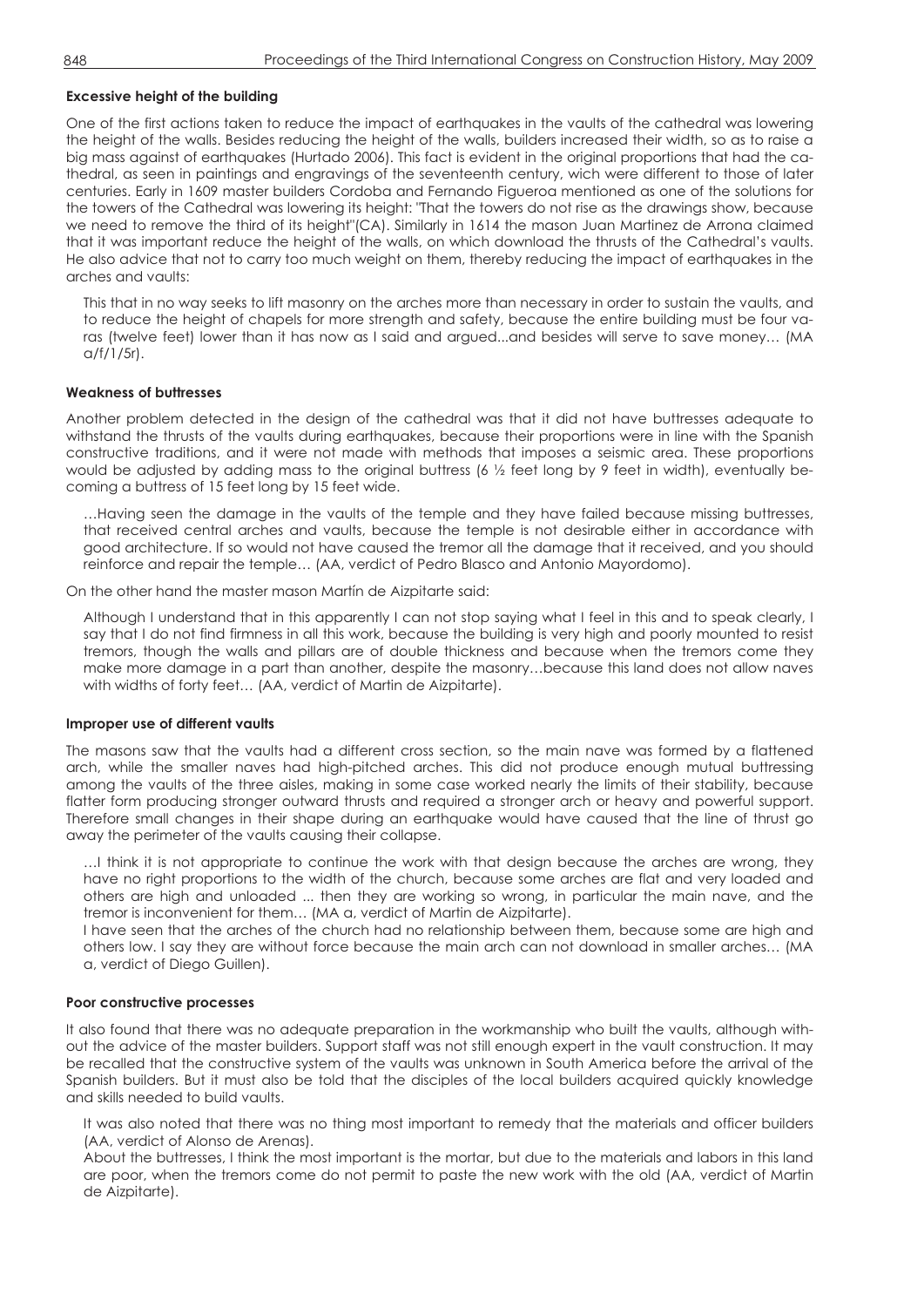## **SECOND DEBATE: MASONRY VAULT OR WOODEN VAULT**

A new turning point was the earthquake of 1687, which caused the collapse of the new Gothic-ribbed vault, so that once again there was a discussion on the best manner to rebuild the cathedral's vaults. In this moment Fray Diego Maroto gave to the Ecclesiastic Council a vision of structural safety of the wooden vaults introduced by him at La Veracruz church some years ago, proposing to rebuild in the same system the vaults of the cathedral:

...result that the facade and the vaults closest to it were no disturbed, when these vaults are made with cedar and plaster. The new technique has been recognized by my experience of being more secure on these repeated tremors, mostly when who made this declaration has built the vaults of the church of my convent, which discharged on walls with little masonry foundations. Vaults made over the pillars and arches had suffered the effects of earthquake and not those built of cedar and gypsum... (CA/f/70).

On the other hand Pedro Fernandez de Valdes noted that the buttresses could not contain the horizontal forces that would occurred during earthquakes, mainly on the top of buttresses. Therefore it was preferable the decrease the weight to the new vaults and make them with wood, cane and gypsum:

…I think that the good work that can be applied with masonry is not enough, because the pillars and arcades don't resist the thrusts…particularly when the experience has shown in the work of the church of Saint Pedro Nolasco, which was implemented this genre with more materials and when arrived the earthquake it collapsed, but if the vaults were been built with plaster and wood and cane does not require further reinforcement... (CA/f/71v-72r).

Also Manuel de Escobar, mason with great renown in the Viceroyalty of Peru, which introduced the self supporting system of wooden vaults, mentioned that the wood and iron nails were granted greater security in these vaults than the big mass of masonry vaults. As a result masons came to incorporating wood and iron reinforcements to ensure the stability of the vaults:

…the vaults that were built of brick should be made of wood, because it more convenient to remove the horror of the collapse. The wood with nails of iron is more resistant to the movements of earthquakes, and therefore is more secure for us make the vaults of timber … (CA/f/72v-73r).

Then the Metropolitan Council awarded Maroto, in his capacity as principal master builder of the cathedral, the design of the new vaults. Fray Diego Maroto explained on the Book Factory of the cathedral the constructive characteristics that would have these wooden vaults, in imitation of the Gothic-ribbed vault, describing in detail the number of wooden arches, the joints and the fixing metal system used. He mentions that these vaults are composed with arches made with timber curved plank of cedar with a cross section of 28 x 14 cm. He also gave indications of use the rubble fill in the base of the vaults (Fig.4):

...the first vault must make with eleven keys and be covered with the curved timber plank of cedar wood and which has few clear for the gypsum plaster that served to imitate the brick vaults... (MA b/f/38r-39v).



Figure 4: Intrados and extrados of the wooden vaults at the cathedral of Lima (Peru)

On 1691 had been built three wooden vaults corresponding to the back of the main facade of the cathedral and was yet to make the rest of them. Again, the Council asked the opinion of the experts about the behaviour of the new vaults after the earthquake of this year. So Pedro de Asensio stated that have been made to the vaults of wood slowed the thrusts and guaranteed their stability, compared to the stoned vaults. At the same time attributed the invention of the new system to Diego Maroto, although in reality these vaults would be an adaptation of the Spanish system to the characteristics of the telluric Viceroyalty of Peru: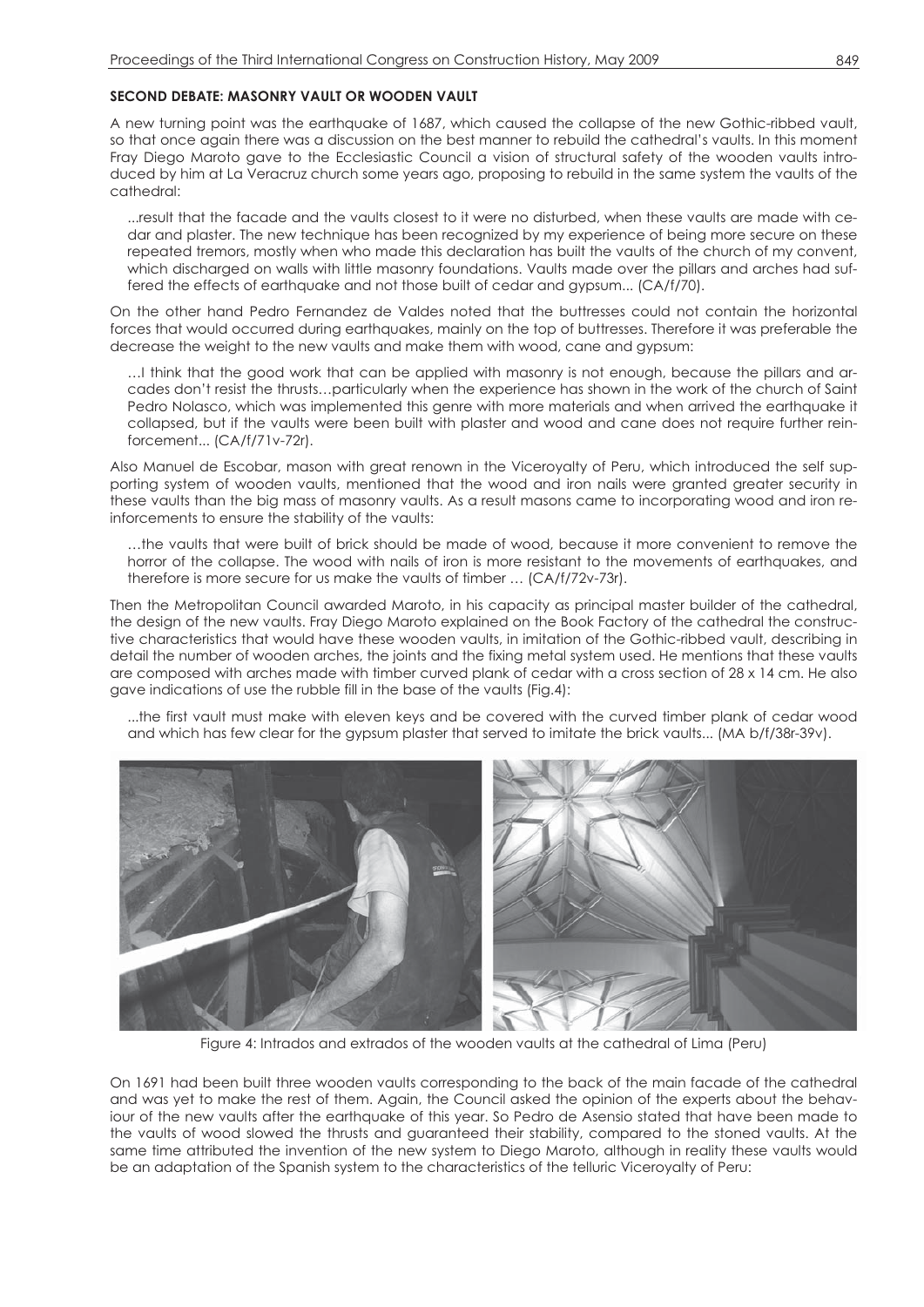…having been made the vaults of wood, immediately it was removed the thrust that they had, and all these three vaults have been built of cedar and plaster behind the facade, and they have been recognized security for the tremor, because the tremor occurred this twentieth day on September last year six hundred ninety, that was as big as the twentieth day of October, one thousand six hundred eighty-seven and caused major ruins in other buildings and these three vaults did not receive any damage, and finally this new kind of vaults, that the main master builder of the cathedral has invented in the whole church, has shown not so corrupts the shape of the vaults... (CA/f/95v).

# **SPREAD OF THE WOODEN VAULT IN THE VICEROYALTY OF PERU**

From the reconstruction of the vaults of the Lima's cathedral with the curved wooden plank system, this technique, with its various alternatives, began to spread throughout the Viceroyalty of Peru, emerging mainly in the coast region, which is precisely the place with the most seismic activity.

The churches of Lima belonging to the orders of the Dominicans, Franciscans and Jesuits, only changed their masonry vaults by wooden vaults after the continuous damaged caused by the many earthquakes. In the case of parish churches, they had already changed their masonry vaults long before the big churches, and in some cases when constructing new buildings they decided to build their vaults since the start under the wooden system (Fig.5). So, the builders worked empirically, depending of own previous experience from structures that they had built successful or unsuccessful. When a trouble appeared in a structure they used the knowledge gained from the past experience. Similarly the new buildings offered to master masons the opportunity to do experiments and grow their knowledge of the effects of earthquakes in the buildings.

It is relevant that Diego Maroto, as a Dominican religious, could have begun to build his wooden vaults in the main church of his religious order, however appeared in the small church of La Veracruz. Everything seems to indicate that initially the representatives of major religious orders did not accept the wooden vaults, instead they preferred to continue constructing the vaults with stone or brick. Apparently the fewer economic resources that had the parish churches made them to opt for a temporary solution, after the earthquakes, sufficiently stable to ensure the realization of the liturgy work. Therefore they used the wooden vaults, until they get the resources needed for the reconstruction of the vaults with masonry. The good performance shown by these initial wooden vaults would draw the attention of masons, which then would not hesitate to experiment with this structural formula in the new churches. The main advantages that the masons found in this system, in addition to stability, were that it was lightweight, inexpensive, easy to make and quick to assemble.



Figure 5: Wooden system vault used in the Viceroyalty of Peru in the seventeenth century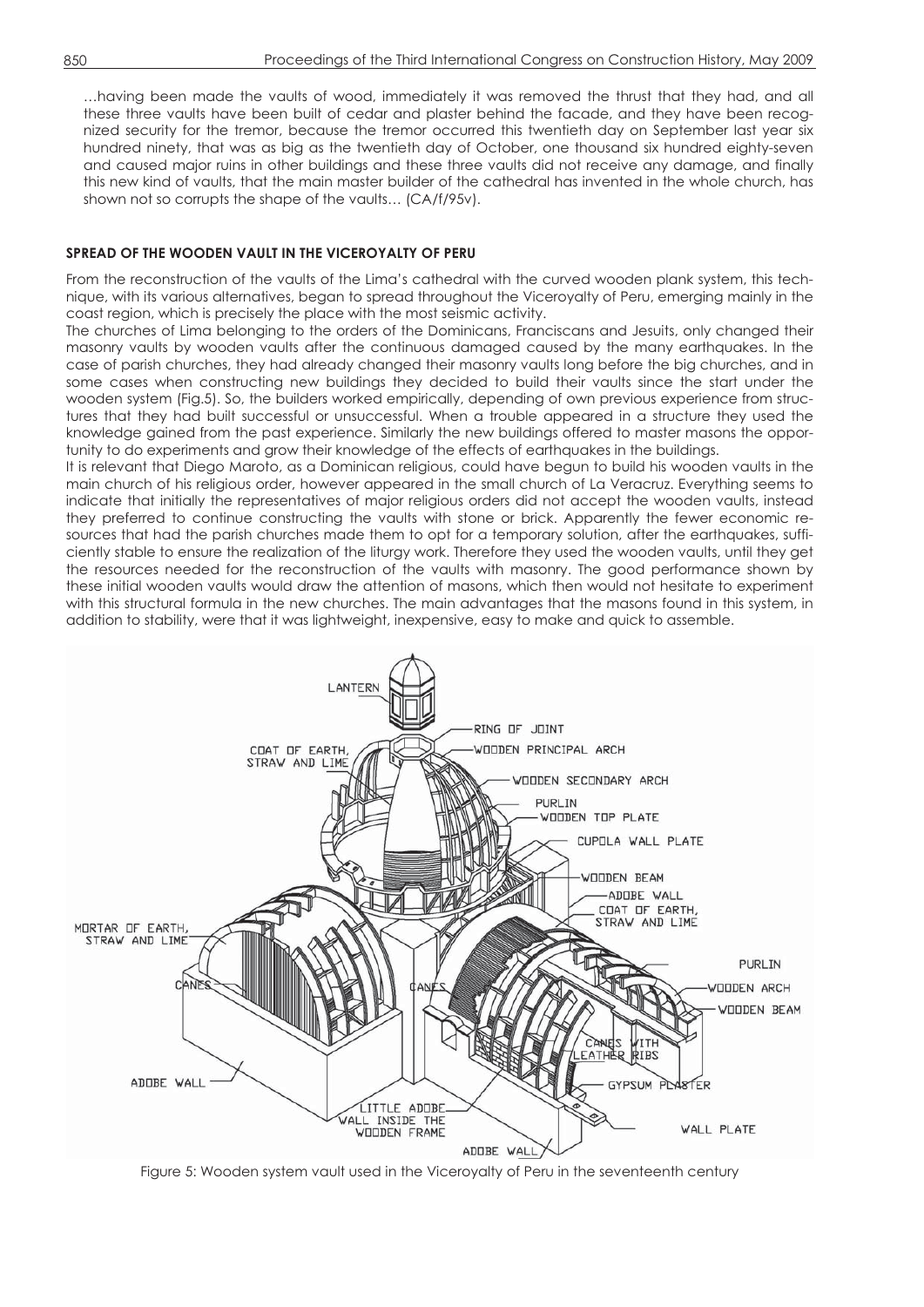But also the Peruvians cities in the seventeenth century covered still their temples in eclectic style, because alongside the nascent wooden vaults also there were other types of wooden roof and masonry covers. We can not forget the fact that the masonry vaults did not disappear immediately with the use of wooden vaults. Because according to statements by the master builders, while they introduced the wooden vaults were researching solutions to bring stability to masonry vaults. In others words at the beginning of the seventeenth century there were vaults built with various construction systems in the Viceroyalty of Peru (Fig.6).4



Figure 6: Cathedral's vaults and drawing with the description of the reconstruction works in 1697. Brick and stoned vaults in white and wooden vaults in gray (GAI, MP, Peru and Chile, 193)

# **CONCLUSIONS**

Yet even today we can see a few examples of vaults made with masonry at San Agustin church in the ruins of the town of Zaña and two chapels next to the tower of the church of Our Lady of the Rosary, in the convent of Santo Domingo in Lima.<sup>6</sup> Others cities like Cuzco and Arequipa, located in mountainous areas and with high seismic risk, continued rebuilding their vaults with masonry, which despite continuing earthquakes have come to the present day. Certainly the presence of quarries near these towns would have motivated the use of stone, in the case of Cuzco to the granite and in the case of Arequipa to the volcanic stone. The entire experiment was done with different kinds of vaults, regardless in masonry or wood, for improve its efficiency earthquake resistant was arrested by the colonial administration, when the Viceroy Jose Manso Count of Superunda ordered the employment the wooden vaults only after the earthquake of 1746. This is main reason because almost all the existing vaults of the churches of the Peruvian coast have this construction system.5 Not only because the masonry vaults collapsed, but because some of them were demolished arguing caution. So the authorities thought that the temples with two types of vaults would generate different thrusts, and did not guarantee an adequate balance in the building. Finally the Spanish wooden vaults absorbed the characteristics of the local school and were changed, improved and adapted to the needs of the Peruvian masons, which should work in a seismic land.

## **NOTES**

- 1. The most important structure developed in the Viceroyalty of Peru was the "quincha". It refers to a wooden frame with a woven cane, filled with mud and straw and a final layer of gypsum or lime plaster.
- 2. That assertion is important not only to indicate the initial objection to use wood to cover the temples but to show the existence of exchange of information between masons who were working in Spain and the Spanish viceroyalty of Peru. Juan del Cerro was a master builder who worked in the first third of the seventeenth century in the Viceroyalty of Peru and had a big experience in Spain: "I said and I say, that I had seen in the town of Burgos like a master... and I say this from experience I have of a town of Valladolid called Dueñas, when the tower fell and came masters of Burgos and Valladolid... "(CA c). It also must consider that in addition arrived in South America Spanish books, such as *El Escorial on the collections of Juan de Herrera* carried by the ship La Capitana in 1589 (Ballesteros 1972, p.13).
- 3. Constanino de Vasconcelos died in 1668, two years after that Maroto introduced the system of wooden vaults. Initially he favored to cover the church of San Francisco with brick vaults, but finally he designed together to Escobar the wooden vault of the temple.
- 4. "Having made five large arches with gypsum…two next them and another to the Chapel of La Sola, three large arches with brick and lime plaster, and another eight arches and ten wooden vaults with cedar and two of the sacristy with the oak and gypsum…". (MA a).
- 5. Within the statement that the French Luis Goudin addressed the Viceroy, after the 1746 earthquake in Lima, he was concerned that "... clear that the country does not allow for building large or heavy construction and the walls of stone or brick, or adobes, when all of them asking in their nature a certain width ... so for the same wooden vaults that as usual will be made in quincha..." (Ballesteros 1972, p.305). State investment